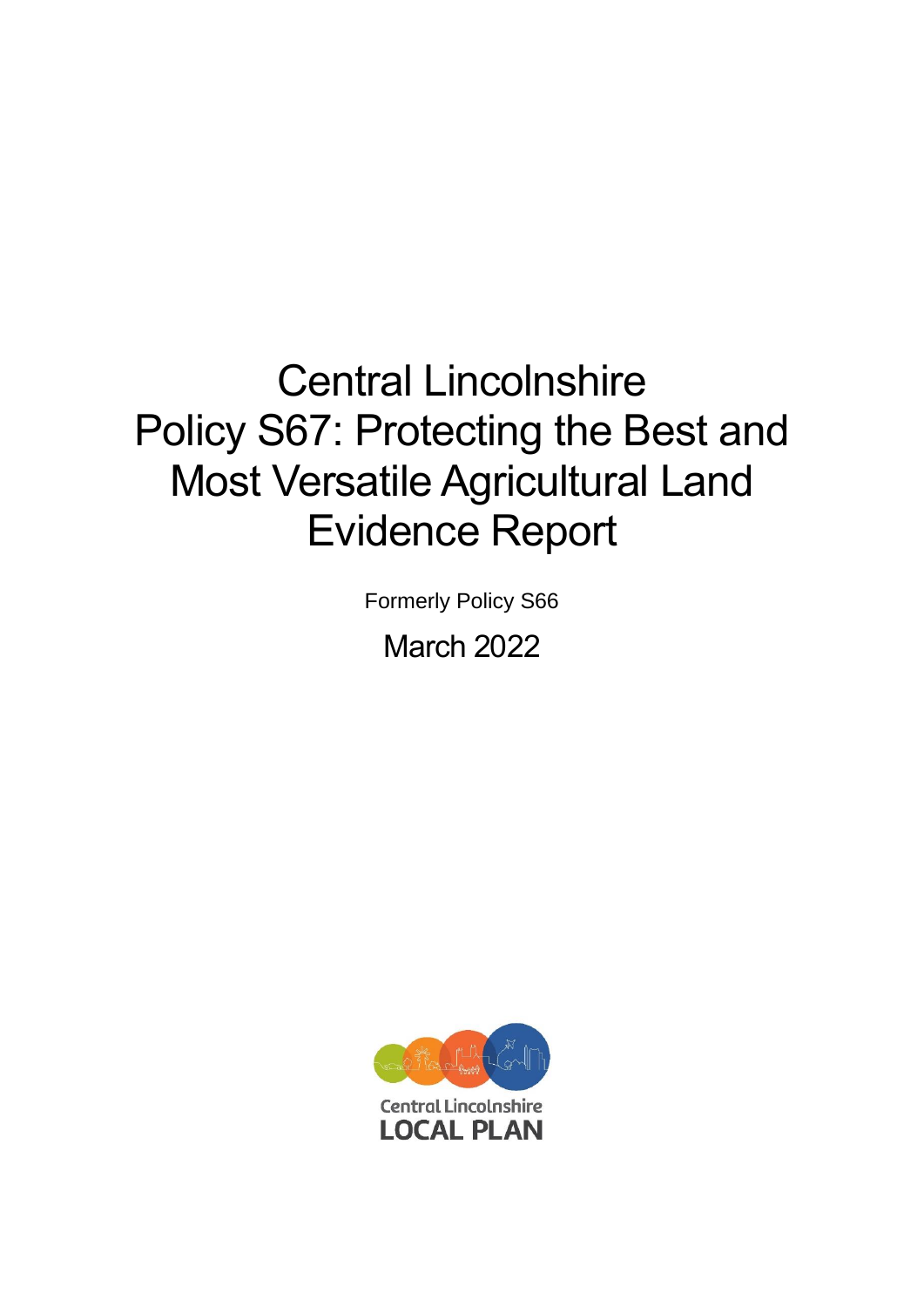# **Contents**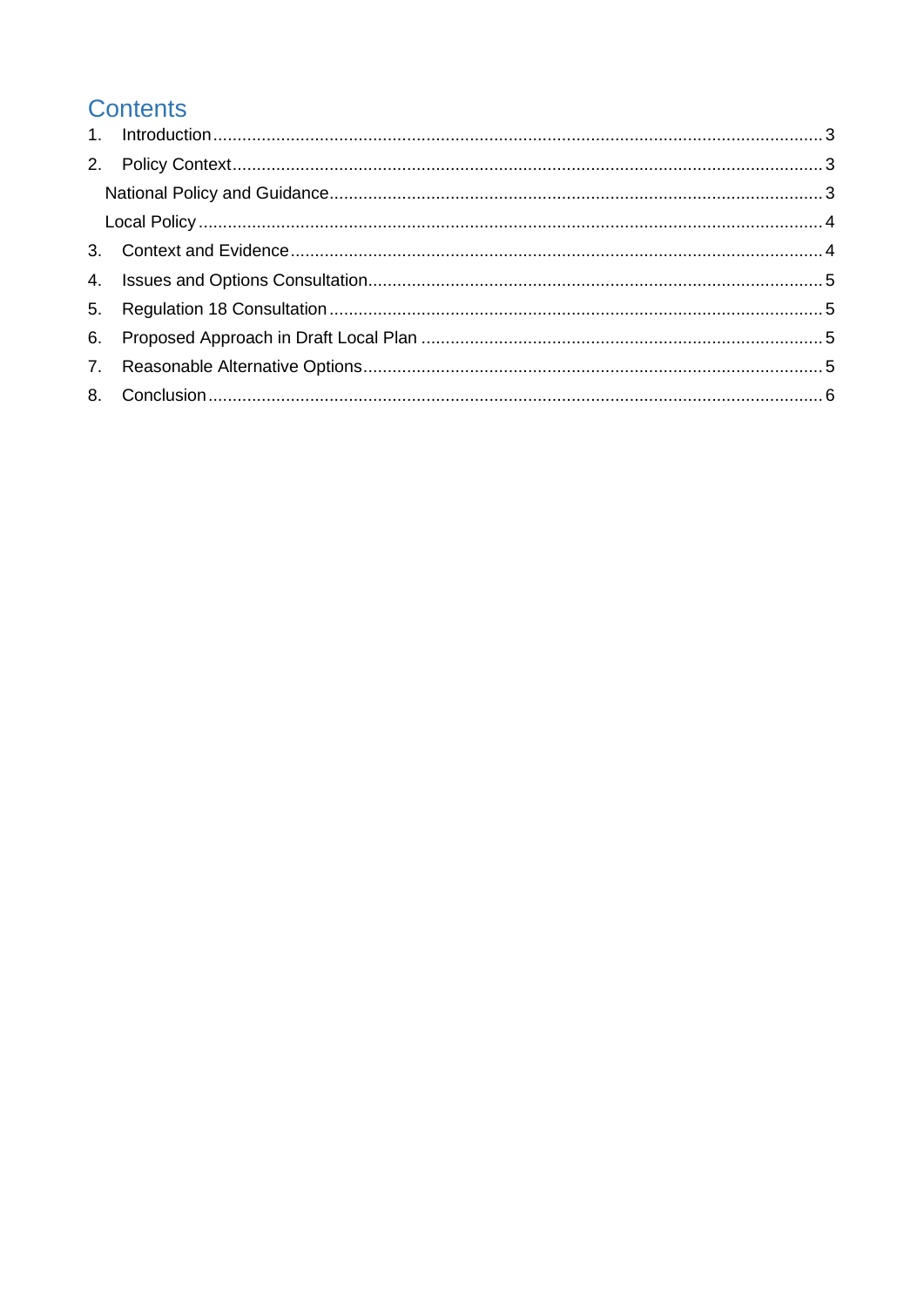## <span id="page-2-0"></span>1. Introduction

- 1.1. The Central Lincolnshire Local Plan is being updated since the first Local Plan for Central Lincolnshire, an area covering the districts of City of Lincoln, North Kesteven and West Lindsey, was adopted in April 2017.
- 1.2. This Evidence Report (which is one of a collection) provides background information and justification for Policy S67, which relates to the protection of the best and most versatile agricultural land.

# <span id="page-2-1"></span>2. Policy Context

#### National Policy and Guidance

- <span id="page-2-2"></span>2.1. Since the Central Lincolnshire Plan was adopted the National Planning Policy Framework (NPPF) was updated in July 2018 with subsequent additional changes being published in February 2019 and a further update in July 2021.
- 2.2. Paragraph 7 of the NPPF explains that:

"*The purpose of the planning system is to contribute to the achievement of sustainable development. At a very high level, the objective of sustainable development can be summarised as meeting the needs of the present without compromising the ability of future generations to meet their own needs*."

2.3. Paragraph 8 goes on to state that:

"*Achieving sustainable development means that the planning system has three overarching objectives, which are interdependent and need to be pursued in mutually supportive ways (so that opportunities can be taken to secure net gains across each of the different objectives):*

*…c) an environmental objective – to protect and enhance our natural, built and historic environment; including making effective use of land, improving biodiversity, using natural resources prudently, minimising waste and pollution, and mitigating and adapting to climate change, including moving to a low carbon economy."*

2.4. The NPPF seeks to support a prosperous rural economy, stating in paragraph 84 that:

"*Planning policies and decisions should enable:*

*a) the sustainable growth and expansion of all types of business in rural areas, both through conversion of existing buildings and well-designed new buildings;*

*b) the development and diversification of agricultural and other land-based rural businesses*;

*c) sustainable rural tourism and leisure developments which respect the character of the countryside; and*

*d) the retention and development of accessible local services and community facilities, such as local shops, meeting places, sports venues, open space, cultural buildings, public houses and places of worship."*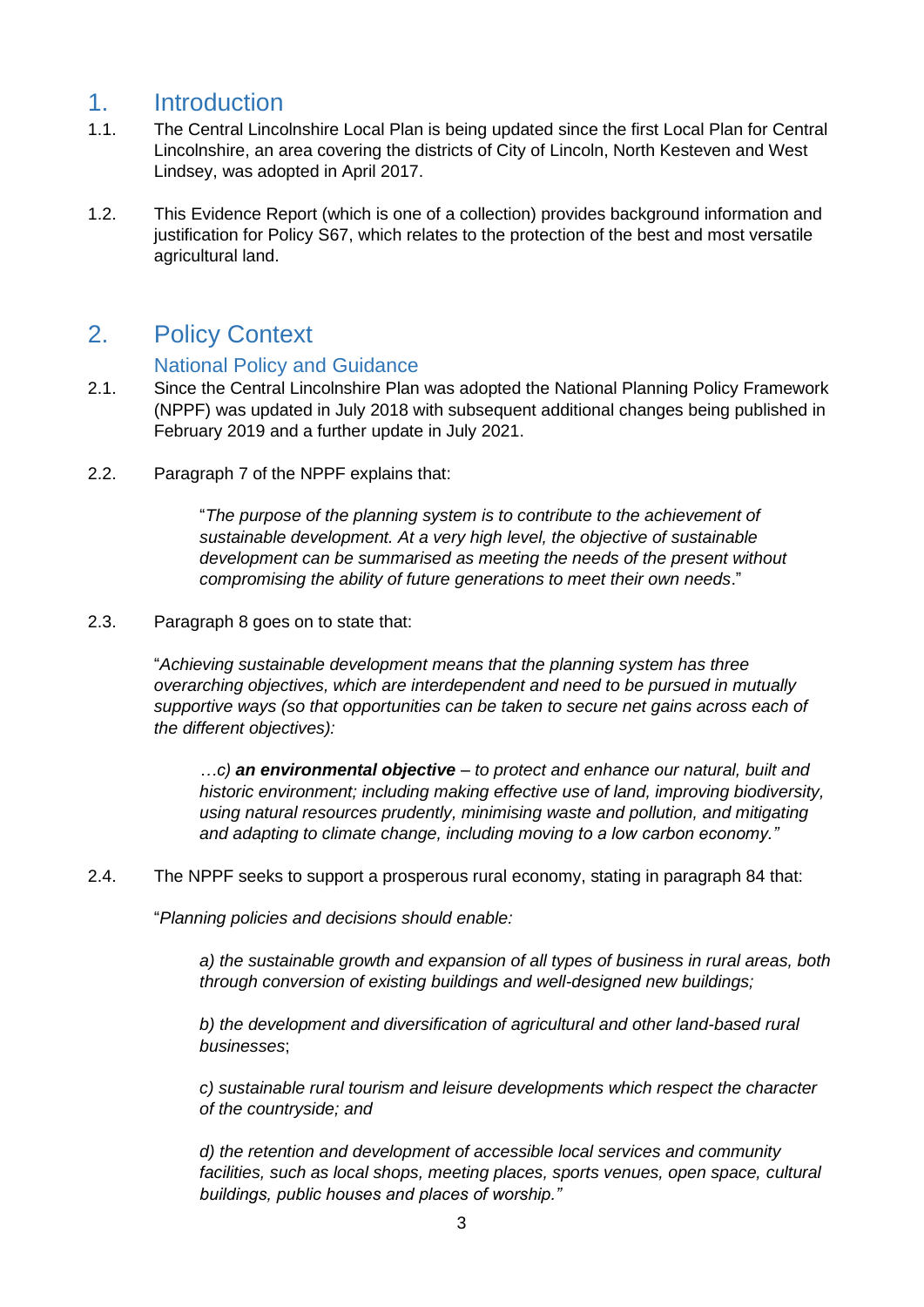2.5. Paragraph 120 in seeking to make effective use of land sets out:

"*Planning policies and decisions should:*

*…b) recognise that some undeveloped land can perform many functions, such as for wildlife, recreation, flood risk mitigation, cooling/shading, carbon storage or food production;*…"

2.6. Paragraph 174 is seeking the conservation enhancement of the natural environment:

"*Planning policies and decisions should contribute to and enhance the natural and local environment by:*

*…b) recognising the intrinsic character and beauty of the countryside, and the wider benefits from natural capital and ecosystem services – including the economic and other benefits of the best and most versatile agricultural land, and of trees and woodland;…*

*e) preventing new and existing development from contributing to, being put at unacceptable risk from, or being adversely affected by, unacceptable levels of soil, air, water or noise pollution or land instability. Development should, wherever possible, help to improve local environmental conditions such as air and water quality, taking into account relevant information such as river basin management plans;*…"

- 2.7. The Planning Practice Guidance (PPG) was first introduced in 2014 which offers 'live' government guidance. The PPG provides guidance to help in the implementation of policy in the NPPF.
- 2.8. The NPPG provides additional guidance for the production of Local Plans. This includes reference to the importance of considering the value of agricultural land where it says:

"*Where significant development of agricultural land is demonstrated to be necessary, local planning authorities should seek to use areas of poorer quality land in preference to that of a higher quality*."

#### Local Policy

<span id="page-3-0"></span>2.9. The adopted Local Plan does not have a specific policy relating to the protection of the best and most versatile agricultural land. Rather, the subject is addressed within a wider Development in the Countryside policy (Policy 55). Some elements of this policy have been separated out into individual policies, one of which is this new policy.

# <span id="page-3-1"></span>3. Context and Evidence

3.1. Central Lincolnshire has a large rural area with different characteristics, opportunities and constraints. Agriculture and directly and indirectly related businesses form a significant part of the local and regional economy. Agri-food is identified by the GLLEP as a priority sector. Ensuring that the rural areas are not starved of growth, and agricultural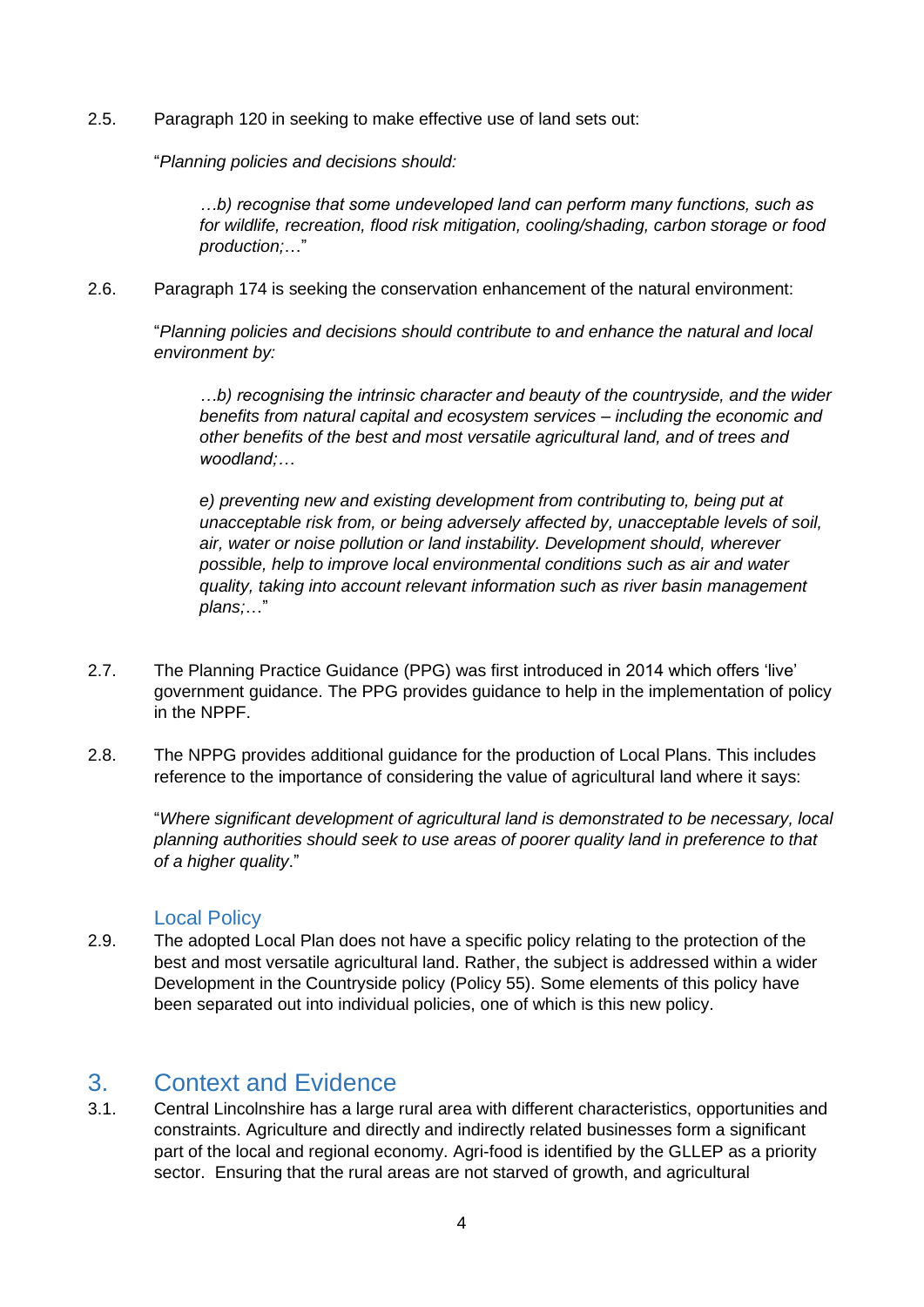businesses can thrive, whilst making sure that only suitable development occurs is a key challenge for the Central Lincolnshire authorities.

3.2. Given the scale of the rural area, it would not be possible in the Local Plan to include specific policies for each parcel of the rural area, therefore a range of criteria-based policies should apply a degree of guidance and certainty.

#### <span id="page-4-0"></span>4. Issues and Options Consultation

- 4.1. The Issues and Options consultation was undertaken June-July 2019. The consultation document did not identify Policy LP55: Development in the Countryside as a policy not intended to be amended, nor did it set out any detail for what amendments were intended to be made or ask any specific questions on the policy.
- 4.2. Very few comments were made in respect to the adopted Policy LP55 being omitted from the list of policies not proposed for change. These were summarised as:
	- Concerns expressed that the policy was to be amended with no details of how.
	- Concern at changes that would open up the countryside to development.

## <span id="page-4-1"></span>5. Regulation 18 Consultation

- 5.1. A Consultation Draft of the Local Plan was published for consultation between 30 June and 24 August 2021. During this eight week consultation comments were received on the plan, the policies within the plan, and supporting information and evidence.
- 5.2. Only a small number of comments were received in relation to this policy. The comments have been summarised as follows:
	- Various comments broadly supporting the policy.
	- Concern that the policy is not robust enough and should be strengthened.
- 5.3. It was not considered necessary to make any changes to the policy in light of the comments received. It is considered that the draft policy wording is suitably robust as drafted, and therefore does not need any amendments.

## <span id="page-4-2"></span>6. Proposed Approach in Draft Local Plan

6.1. It is proposed that the Draft Local Plan will retain a broad general 'Development in the Countryside' policy similar to that in the Adopted Local Plan. It will also have some specific policy areas addressed in separate policies, including a policy relating to 'Protecting the Best and Most Versatile Agricultural Land'.

# <span id="page-4-3"></span>7. Reasonable Alternative Options

7.1. The following alternative options have been considered for this policy (option 1 being the preferred option within the Draft Local Plan).